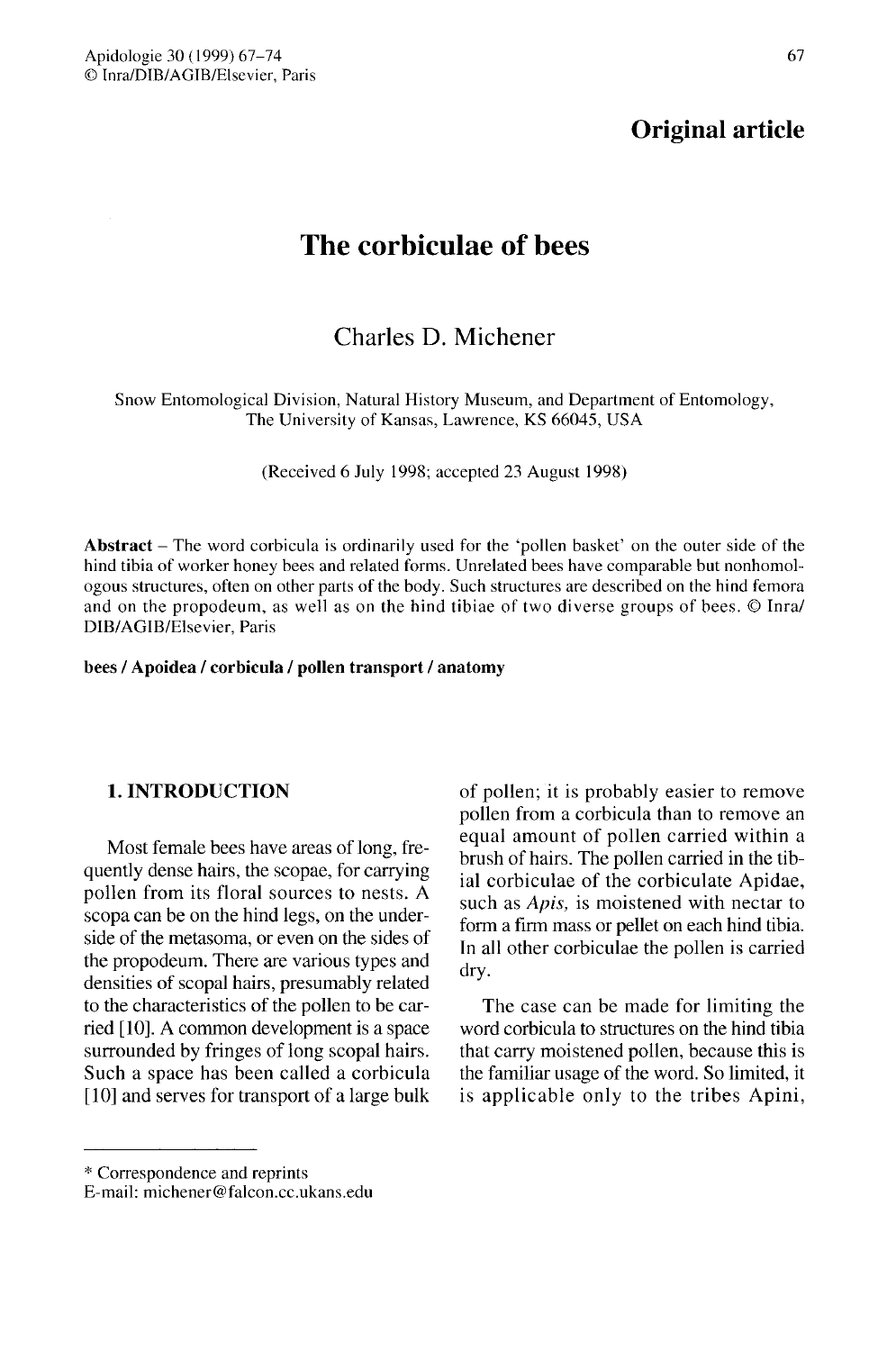Bombini, Euglossini and Meliponini. However, the term corbicula is used in the present broad sense by some authors [3, 10] and in fact a synonymous generic name for Canephorula, which carries dry pollen in a tibial corbicula, is Corbicula. Clearly various corbiculae are not homologous, any more than a sternal scopa is homologous to a tibial scopa.

One system for describing parts of legs assumes that the legs are pulled out laterally at right angles to the long axis of the body. I here follow the more traditional system in which legs are considered to be in their normal resting positions, the hind femur directed back beside the body of the bee. Thus the corbicula of Bombus is on the outer, not the anterior, surface of the hind tibia and the two tibial spurs would be outer and inner, not anterior and posterior.

#### 2. FEMORAL CORBICULAE

The most widespread corbicular site is on the underside of the hind femur of many members of the short-tongued bee families Stenotritidae, Colletidae, Andrenidae and Halictidae. While widespread in these families, the femoral corbicula is absent or little developed in the colletid subfamilies Hylaeinae and Euryglossinae, in the andrenid subfamily Panurginae and some small genera of Andreninae, and in the halictid subfamily Rophitinae as well as in parasitic Halictinae. (The higher classification used herein is based on [1] and [8], summarized in [5].) This femoral corbicula is formed by a) a zone of long, frequently plumose hairs that arise on the upper part of the outer surface or even on the upper surface of the femur and curl downward, over the outer femoral surface (figures 1) and  $3$ ), and b) a band or row of long, sometimes straight hairs that arise on the inner surface, frequently on the lower inner surface, of the femur (*figures* 2 and 4). These are the outer and inner corbicular fringes, respectively. The femoral corbicula is the

space between these two zones of long hairs. The femoral surface of the corbicula is typically flattened, hairless, impunctate, often smooth and shining, but sometimes gives rise to a few long hairs or some short hairs. Because the lower surface of the femur is often formed into a strong longitudinal ridge from which the inner corbicular fringe arises, the femoral corbicula is often on the lower outer surface of the femur, rather than on the lower surface in a strict sense. The femoral corbicula is closed basally by basal femoral hairs and principally by the hairs of the trochanter, which are long and curved distad. They are especially well developed in the genus Andrena (Andrenidae), in Diphaglossinae (Colletidae), and in Oxaeinae (Andrenidae), where they have been given a special name, the flocculus or floccus (figures  $3$  and  $4$ ).

Museum specimens that do not have large pollen loads often have pollen entangled in the corbicular fringes, but not occupying the corbiculae themselves. It is possible that the smooth, hairless or sparsely haired lower femoral surface evolved in some other connection, and not as a pollencarrying area.

Sometimes the outer and inner corbicular fringes curl until their tips meet and hide or close the corbicula. Such well-developed fringes are found, for example, in the Diphaglossinae and Oxaeinae. On the other hand in some groups, perhaps especially in those Leioproctus (Colletinae) with a well-developed sternal scopa, the corbicular fringes are reduced, not being very different from those of long-tongued bees, which are not considered to have a femoral corbicula. Examples are Leioproctus subgenera Hexantheda and Cephalocolletes.

In the halictid genus *Lasioglossum*, subgenus Sphecodogastra, the fringes consist of simple hairs and are largely reduced and rather weak. However, the lowermost row of hairs of the outer fringe is isolated by a bare area and consists of long curved bristles. This appears to be an adaptation for the use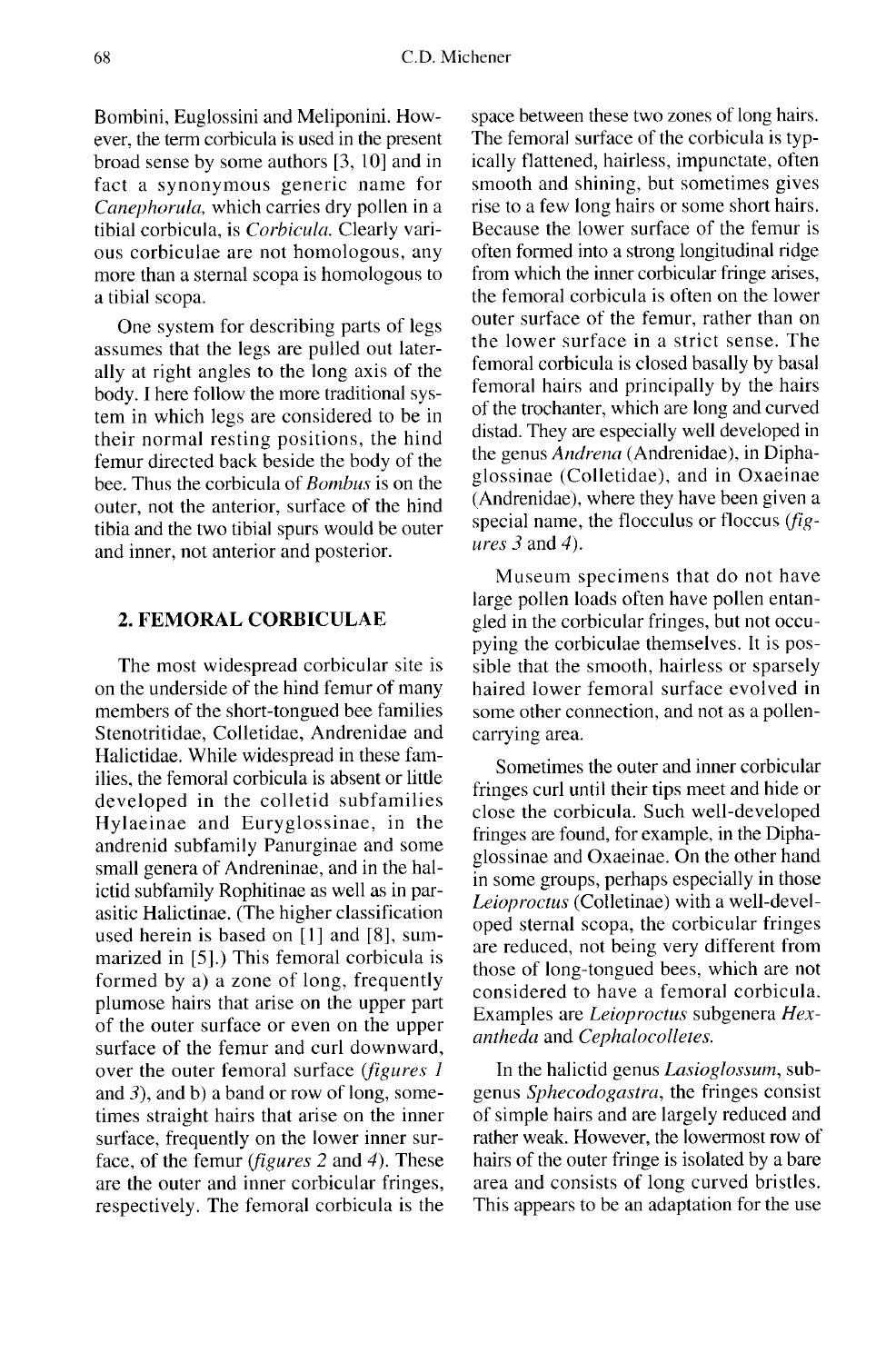

Figures 1–4. Femoral corbiculae. 1, 2, Outer and inner views of posterior trochanter and femur of female Lasioglossum (Evylaeus) calceatum (Scopoli), 3, 4, Same, of Andrena (Simandrena) pallid*ifovea* (Viereck). The surfaces of the corbiculae are stippled.

of pollen of Onagraceae which is webbed together by viscin threads.

The short hairs found on hind femora of spheciform wasps (Sphecidae, Crabronidae) are widely distributed and frequently appressed. In some wasps (e.g. Crahro), however, the under surface of the hind femur is flattened and shining, with or without short hairs, and the short simple hairs of the outer and inner surfaces are directed downward. The same is true of parasitic bees that do not collect pollen (Nomadinae and Ericrocidini in the Apidae, Sphecodes and its relatives in the Halictidae), and of nonparasitic bees that carry pollen in the crop instead of externally (Euryglossinae and Hylaeinae in the Colletidae). In such forms there is no indication of the outer and inner corbicular fringes.

Perhaps only because they are generally more hairy insects, many bees have hind femora that differ from those described in the paragraph above by having longer and often more abundant hairs. The largely bare under surface of the hind femur is therefore better set off from the hairy outer and inner surfaces, the downward-directed hairs of which suggest the corbicular fringes

described above. Bees having such femora include the Melittidae (a name here used in the broad sense to include the three related families segregated in [1]) and most nonparasitic long-tongued bees (Megachilidae, Apidae), as well as the short-tongued groups Panurginae (Andrenidae) and Rophitinae (Halictidae). These forms do not carry much pollen on the femora, the tibial scopa being the major pollen-carrying structure. Such femoral structure, however, intergrades with that of most Colletidae, Andrenidae and Halictidae, which (except for the forms mentioned above) have well-developed femoral fringes and corbiculae and appear to carry more pollen on the femora than on the tibiae. The Stenotritidae carry more pollen on the tibiae than the femora, yet have moderately developed although short femoral fringes.

The long-tongued bees, however, are not as uniform as the above comments suggest. For example, in the Megachilidae, Lithurgus has long, curved hairs on the outer femoral surface, some of them arising on the upper surface, and many hairs on the inner surface as well. Thus there is an approach to fringes although they do not carry much pollen. The same statements apply to Cer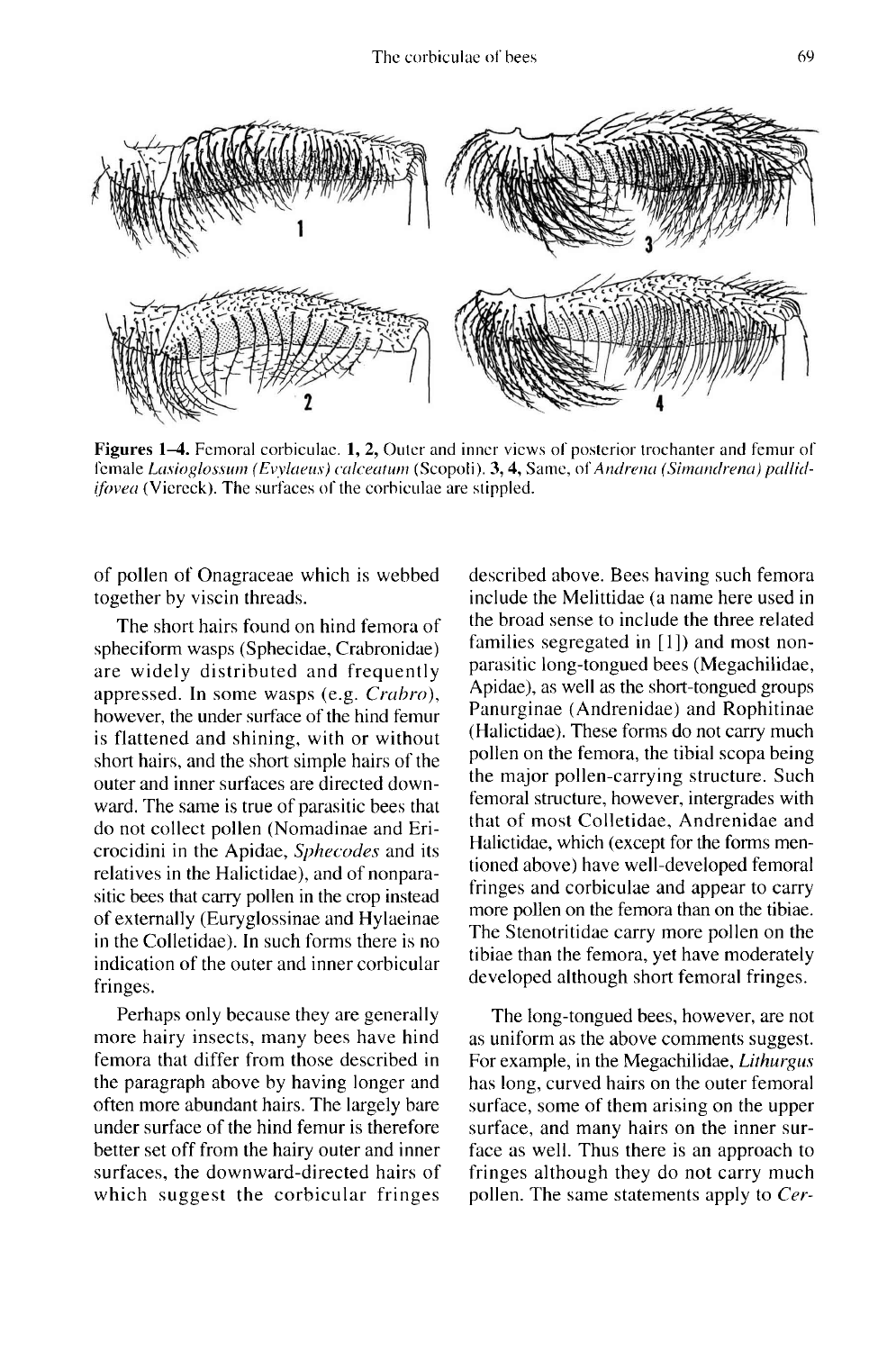atina and Allodape in the apid subfamily Xylocopinae, but Xylocopa in the same subfamily has only short femoral hairs. In these forms, the more or less smooth and largely hairless lower surface of the femur is as in bees with a femoral corbicula. The apid tribes Bombini and Euglossini, however, completely lack femoral fringes and the lower femoral surface or much of it is punctate with short hairs, much like the other surfaces. The tribes Apini and Meliponini have scattered short hairs and no suggestions of fringes or of a femoral corbicula. Thus the corbiculate Apidae differ distinctly from other Apinae.

The absence of a femoral corbicula in Melittidae and long-tongued bees supports the previous conclusion [1] that the shorttongued family Melittidae is ancestral to or the sister group of the long-tongued bees. The well-developed femoral corbicula of most Colletidae, Andrenidae and Halictidae may be a synapomorphy of these groups, lost in parasites and those that transport pollen only in the crop, and reduced in the Panurginae (Andrenidae) and Rophitinae(Halictidae). Thus these three families may constitute a clade derived from or sister to the melittid-long-tongued bee clade. For a fuller discussion of relationships among these groups, see [5].

# 3. PROPODEAL CORBICULAE

A common propodeal hair pattern among females of short-tongued bees includes long, dense, erect hairs projecting laterally from the upper margin of the lateral surface of the propodeum. Below these long hairs the propodeal surface usually bears shorter hairs. All these hairs often carry some pollen. In some Colletinae and Diphaglossinae (Colletidae) and most Andrena [3] (Andrenidae), the dorsal zone of long hairs extends posteriorly and downward along the lateral angle, demarking the posterior propodeal surface. Thus there are dorsal and posterior fringes around an area that is usually bare or only sparsely haired and serves as a corbicula. In many species of Andrena there is in addition a vertical fringe along the anterior margin of the side of the propodeum. Thus a propodeal corbicula is formed, demarked by dorsal, posterior and anterior fringes  $(f \circ g - g)$ ure 13).

## 4. TIBIAL CORBICULAE: THE CORBICULATE APIDAE

By far the best known corbicula, and the one widely known as the corbicula, is on the outer side of the hind tibia of the Apini, Bombini, Euglossini and Meliponini (Apidae). These are the bees in what was called the apine clade in recent phylogenetic studies [8]; this is not the apine line of Silveira [9]. The suggestion has been made, by Dr Rudolf Jander and simultaneously by others, that instead of being called representatives of the apine clade, the tribes listed above should be called the corbiculate Apidae. I believe that this is a useful term even though, as described below, at least one species of Eucerini (also in the Apidae) also has tibial corbiculae. The family name Apidae has been applied to the group of four corbiculate tribes alone [4], but this usage is inappropriate as shown by the phylogenetic studies cited above.

Michener [4] illustrated the tibial corbiculae of the four tribes of corbiculate Apidae. Modified versions of some of those illustrations are shown in  $figures 5-9$ . These tibial corbiculae serve not only to transport masses of moistened pollen, but also of resin, wax, mud, feces, etc. The fringes (anterior and posterior or if the tibia is extended horizontally, then upper and lower) and the distinctive flat or concave and usually smooth corbicular surface are lost in parasitic genera or subgenera and in robber genera (Lestrimelitta, Cleptotrigona) and are weakened in the necrophagous species of Trigona that do not visit flowers or collect pollen.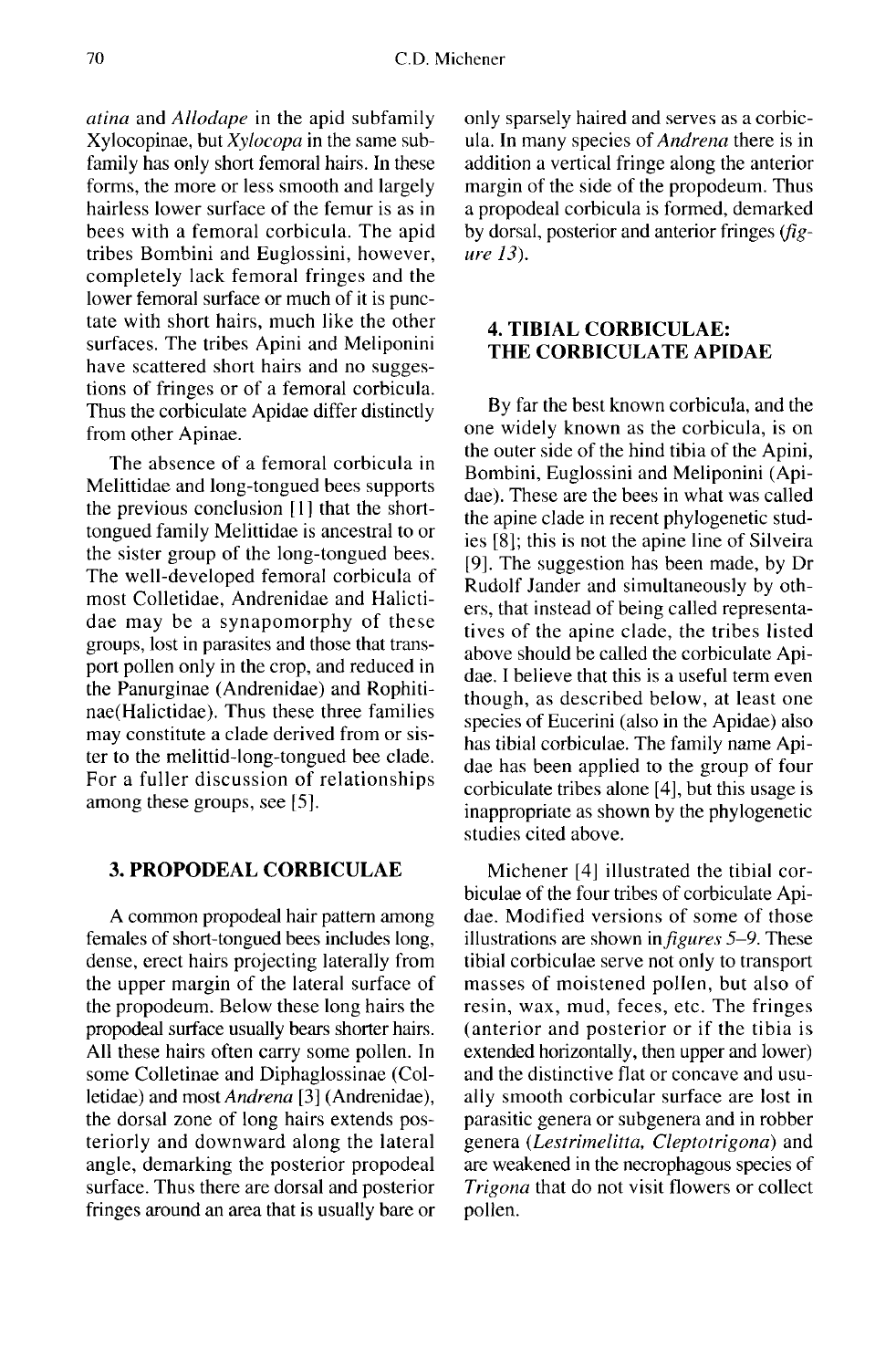

Figures 5–9. Tibial corbiculae of corbiculate Apidae; outer views of posterior tibiae of female (6) or workers. 5, Bombus pennsylvanicus (Degeer). 6, Euglossa imperialis Cockerell. 7, Trigona (Trigona) amalthea (Olivier). 8, Trigonisca longitarsis (Ducke). 9, Partamona bilineata (Say). Surfaces of the corbiculae are stippled. The basal limits of these corbiculae are often indefinite and are shown arbitrarily. (Modified from [4].)

The tibial corbicular fringes of Apini and Bombini are made up of hairs that project more or less laterally and thus delimit the corbicula. In Euglossini and many Meliponini, however, the hairs of the posterior fringe project posteriorly, thus expanding but not enclosing the corbicular area. As shown in figures 6 and 7, the hairs of the fringes can be remarkably sparse. In Partamona (figure 9) the tibia is greatly broadened so that the corbicula is large in spite of the sparse fringes. In Trigonisca (figure 8), however, the tibia is slender and the hairs so sparse that no corbicula would be recognized except for the presence of a firm pollen mass on each hind tibia.

#### 5. TIBIAL CORBICULAE: THE EUCERINI

The only other bees with tibial corbiculae, in this case for carrying dry pollen, are in the tribe Eucerini (family Apidae). In this tribe, the outer surface of the hind tibia of the female normally ends in a small impunctate hairless area (figure 10). So far as I know, it

has no corbicular function, although when the bee is carrying a large pollen load this area is probably filled. An Argentine species, Canephorula apiformis (Friese), has distinct tibial corbiculae, however. It was placed in its own tribe, the Canephorulini, in 1955 [6], but in a recent phylogenetic study [8], it came out among the Eucerini, or more particularly, in the subtribe Eucerina. It has certain characters, such as the simple rather than doubly arched gradulus of S2 of the female, that are probably plesiomorphic relative to other Eucerina. A more detailed study of the Eucerina may show Canephorula to be the sister group of the other Eucerina, possibly to be called a subtribe of its own, the Canephorulina. Its most remarkable feature, the hind tibia with a corbicula margined posteriorly by a single row of coarse bristles and a tuft of long plumose hairs, is shown in *figure 12* (see also illustration by Friese [2]). The anterior fringe consists of long hairs that curve over and partly hide the corbicula.

A second Argentine eucerine with a suggestion of a corbicula is the recently described Hamatothrix silvae Urban. It lacks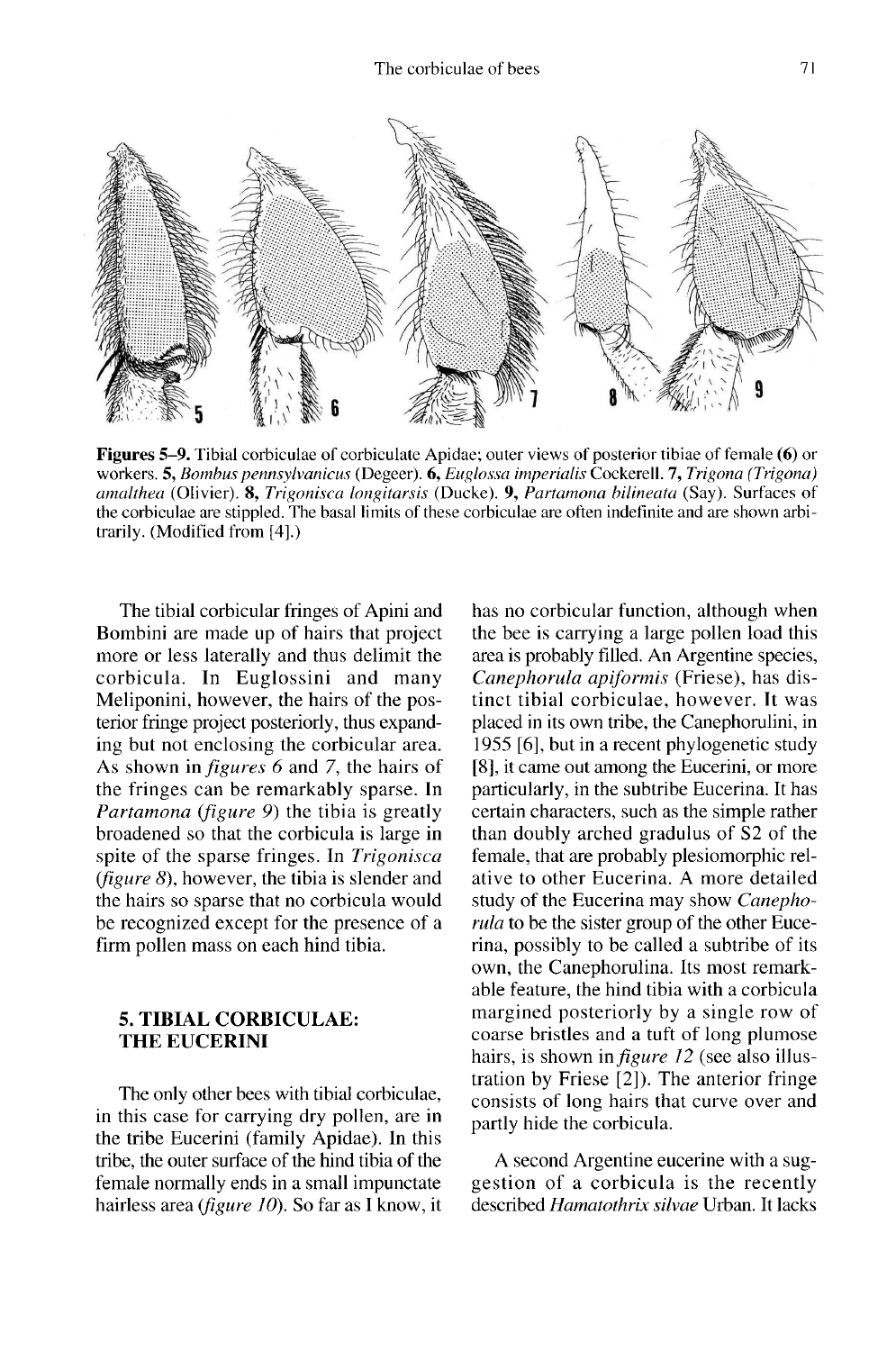

**Figures 10–12.** Corbicula-like structures of eucerine bees; outer views of posterior tibiae and bases of basitarsi of females. 10, *Gaesischia (Dasyhalonia) mimetica* (Brèthes), showing the small smooth hairless area (stippled) found in most Eucerini. 11, Hamatothrix silvai Urban. 12, Canephorula apiformis (Friese). Surfaces of corbiculae or corbicula-like structures are stippled.

the unusual, possibly plesiomorphic characters of *Canephorula*, and is thus a more ordinary eucerine, close to the genus Gaesischia. The possible corbicula (figure  $11$ ) is small, scarcely larger than th7 bare space found in most Eucerini (figure 10). The clump of strong bristles on its posterior margin basally suggests the plumose hairs of Canephorula. If the comblike row of bristles and long hairs of Canephorula comb pollen into the corbicula, the similarly positioned long hairs or bristles of *Hamatothrix* probably have the same function.

### 6. CONCLUSIONS

Large spaces surrounded by scopal hairs of bees have arisen at least once in the shorttongued families (femoral corbiculae, fig  $ures I-4$ ), once in the Andrenidae (propodeal corbiculae, figure 13), once in the corbiculate Apidae (tibial corbiculae, *figures* 5–9), and once in the Eucerini (tibial corbiculae of Canephorula, figure 12). Studies of how the corbiculae are loaded and emptied would be of much interest; such studies have been made for the Apini and at least started for



Figure 13. Lateral view of thorax of Andrena, pubescence omitted except for the side of the propodeum where the hairs forming the propodeal corbicula are shown, based on A. pallidifovea Viereck, female. The surface of the corbicula is stippled.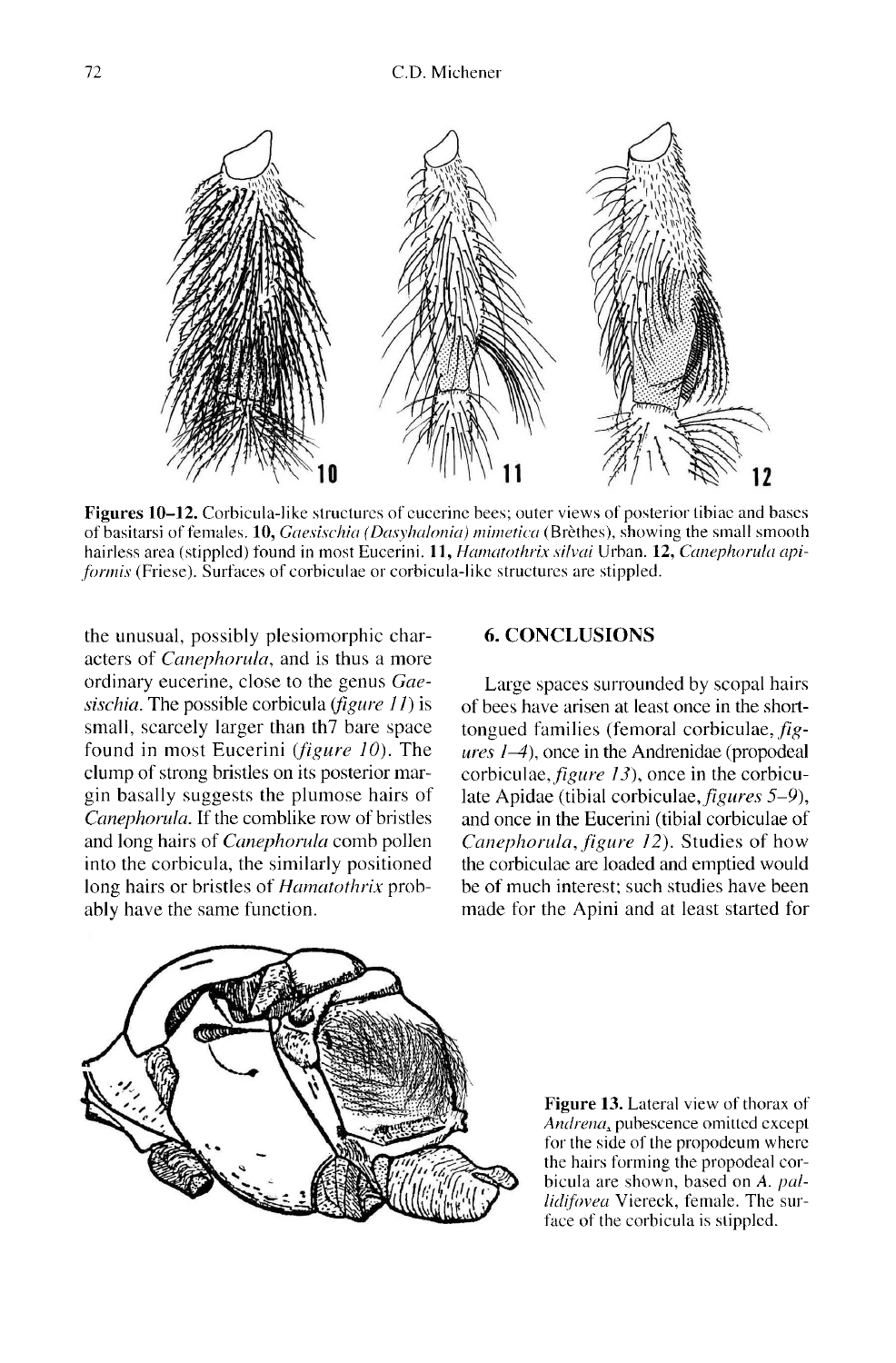other corbiculate Apidae [7]. For other types of corbiculae, no such information exists and indeed their importance in pollen transport is not verified.

Résumé - Les corbicules des abeilles. Les corbicules, qui servent à transporter le pollen et d'autres matériaux au nid, désignent l'espace qu'entourent les franges des longs poils de la brosse à pollen. Elles sont bien connues sur les tarses des pattes postérieures chez les Euglossini et les Bombini (bourdons), ainsi que chez les ouvrières des Apini (abeilles mellifères) et des Meliponini (abeilles sans dard), c'est-à-dire chez les Apidae à corbicules. Par contre il n'est généralement pas reconnu qu'elles existent aussi sur la partie inférieure des fémurs des pattes postérieures des femelles de la plupart des abeilles à langue courte, sur les côtés du propodeum (premier segment abdominal en avant du pétiole) de nombreuses espèces d'andrènes (Andrena sp.) et sur les tibias des pattes postérieures d'au moins une espèce de la tribu des Eucerini. Sur les figures les parties en pointillés représentent la surface de l'intérieur des corbicules. La corbicule fémorale représente le type le plus courant et peut être une synapomorphie des Andrenidae, des Colletidae et des Halictidae, qui unit ces familles en un clade provenant d'une abeille ancestrale; de même la corbicule du tibia est une synapomorphie unissant en un clade les quatre tribus des Apidae à corbicules. © Inra/DIB/AGIB/ Elsevier, Paris

### Apoidea / abeille / corbicule / transport de pollen / anatomie

Zusammenfassung - Die Körbchen bei Bienen. Die Körbchen der Bienen zum Transport von Pollen und anderem Material zum Nest sind Bereiche am letzten Beinpaar, die von langen, mit Fransen versehenen Haaren umrandet sind. Allgemein bekannt sind die Körbchen an den Tibien der Hinterbeine. Diese kommen bei den Euglossini (Prachtbienen) und Bombini (Hummeln), sowie bei den Arbeiterinnen der Apini (Honigbienen) und Meliponini (stachellosen Bienen) vor, also bei den corbiculaten Apidae. Weniger bekannt ist dagegen, daß sich Körbchen bei Weibchen der meisten kurzrüsseligen Bienen auch an der Unterseite des hinteren Femur, bei vielen Andrenaarten (Sandbienen) an den Seiten des Propodeum am Thorax und bei mindestens einer Art der Gattung Eucerini (Langhornbienen) an der hinteren Tibia befinden. Die punktierten Bereiche auf den Bildern zeigen jeweils die Oberfläche innerhalb der Körbchen. Das Körbchen am Femur ist der häufigste Typ und ist möglicherweise eine Synapomorphie von Andrenidae (Sandbienen), Colletidae (Seidenbienen) und Halictidae (Schmalbienen), die diese Familien zu einem Zweig mit gemeinsamer Abstammung von einer Urbiene zusammenfaßt. Entsprechend ist das Körbchen an den Tibien eine Synapomorphie, die die vier Stämme der corbiculaten Apidae zu einem anderen Zweig vereint. © Inra/DIB/AGIB/ Elsevier, Paris

## Bienen / Apoidea / Körbchen / Pollentransport / Anatomie

#### REFERENCES

- [1] Alexander B.A., Michener, C.D., Phylogenetic studies of the families of short-tongued bees. Univ. Kansas Sci. Bull. 55 (1995) 377-424.
- [2] Friese H., Canephorula apiformis Friese (Hym.).<br>eine Bienen-Art mit dem Beginne der Körbchen-Bildung aus Argentinien. Zool. Jahrb., Abt. Syst., Geogr. Biol. Ticre 43 ( 1920) 461-470.
- [3] Lanham U.N.. A suhgenerie classification of the New World bees of the genus Andrena, Univ. California Publ. Entomol. 8 (1949) i-iv + 183-237.
- [4] Michener C.D., Classification of the Apidae, Univ. Kansas Sci. Bull. 54 (1990) 75-153.
- [5] Michener C.D., The Bees of the World: A Comprehensive Guide, Johns Hopkins University Press, Baltimore. 1999.